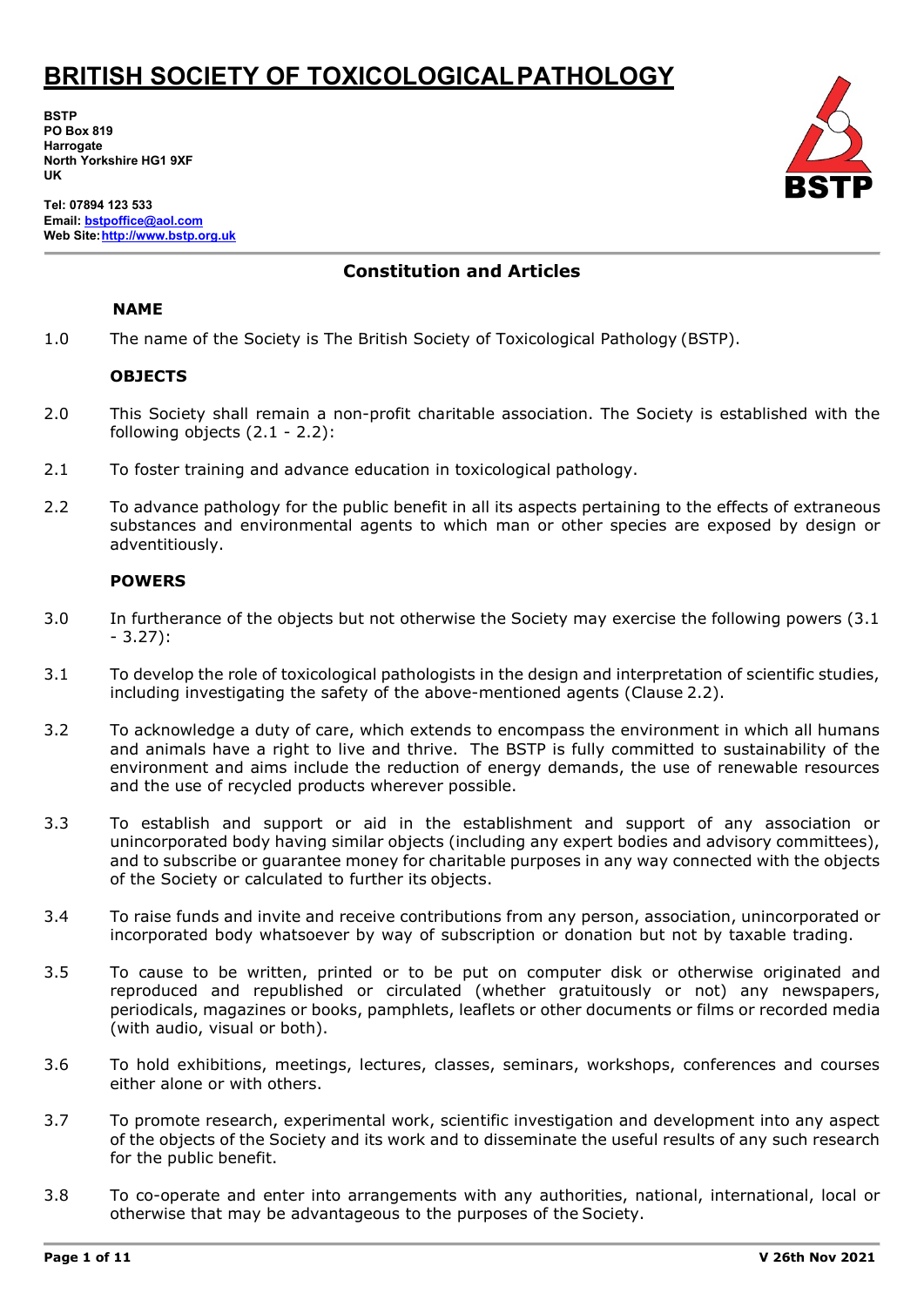**BSTP PO Box 819 Harrogate North Yorkshire HG1 9XF UK**



**Tel: 07894 123 533 Email[: bstpoffice@aol.com](mailto:bstpoffice@aol.com) Web Site[:http://www.bstp.org.uk](http://www.bstp.org.uk/)**

- 3.9 To accept subscriptions, donations, devises and bequests of and to purchase, take on lease or in exchange, hire or otherwise acquire and hold any real or personal estate and to maintain and alter any of the same as are necessary for any of the objects of the Society and (subject to such consents as may be required by law) sell, lease or otherwise dispose of or mortgage any such real or personal estate.
- 3.10 To issue appeals, hold public meetings, and take such other steps as may be required for the purpose of procuring or encouraging contributions to the funds of the Society in the form of donations, subscriptions or otherwise.
- 3.11 To draw, make, accept, endorse, discount, execute and issue promissory notes, bills of exchange, cheques and other instruments and to operate bank accounts in the name of theSociety.
- 3.12 Subject to such consents as may be required by law, to borrow and raise money for the objects of the Society on such terms and conditions and on such security as may be thought fit.
- 3.13 To carry on trade in so far as either the trade is exercised in the actual carrying out of a primary object of the Society or such trade as is temporary and ancillary to the carrying out of the said objects.
- 3.14 To take and accept any gift of money, property or other assets, whether subject to any special trust or not, for anyone or more of the objects of the Society.
- 3.15 To subscribe for either absolutely or conditionally or otherwise acquire shares, stocks, debentures, debenture stock or other securities or obligations of any company.
- 3.16 To invest the monies of the Society not immediately required for its objects in or upon such investments, securities or property as may be thought fit, subject nevertheless to such conditions (if any) and such consents (if any) as may be imposed or required by law.
- 3.17 To make any charitable donation either in cash or assets for the furtherance of the objects of the Society.
- 3.18 To lend money and give credit, but only in the short term and to take security for such loans or credit and to guarantee or give security for the performance of contracts or obligations by any person or company as may be necessary for the work of the Society.
- 3.19 To pay out of the funds of the Society the cost of any premium of any insurance or indemnity to cover the liability of the Council (or any of them) which by virtue of any rule of law would otherwise attach to them in respect of any negligence, default or wrongful omission, breach of duty or breach of trust of which they may be guilty in relation to the Society; PROVIDED that the policy will contain a provision which has the effect that the insurance shall not indemnify the trustees against:
	- a) fines;
	- b) the costs of unsuccessfully defending criminal prosecutions for offences arising out of the fraud or dishonesty or wilful or reckless misconduct of a trustee; and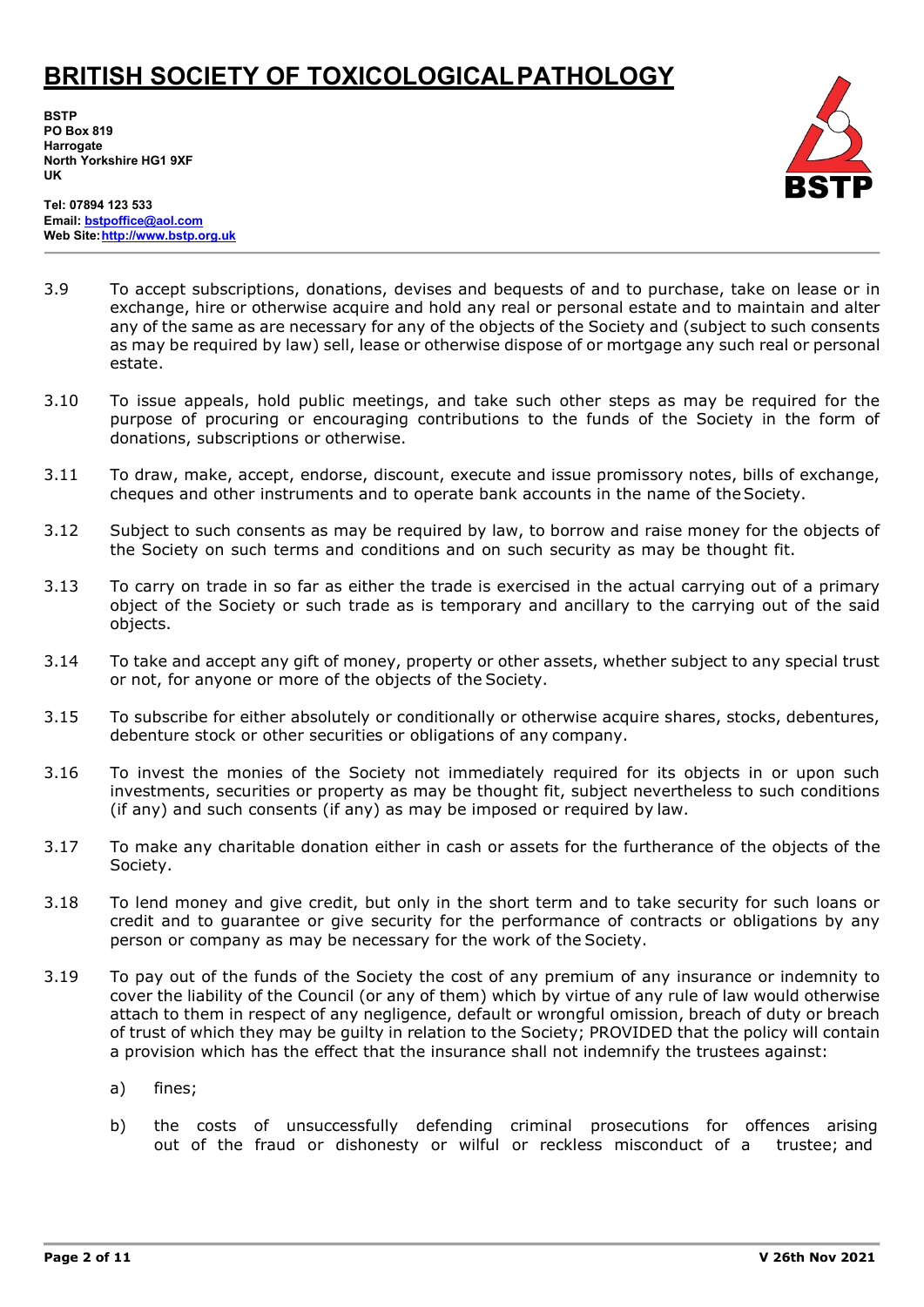**BSTP PO Box 819 Harrogate North Yorkshire HG1 9XF UK**



**Tel: 07894 123 533 Email[: bstpoffice@aol.com](mailto:bstpoffice@aol.com) Web Site[:http://www.bstp.org.uk](http://www.bstp.org.uk/)**

- c) liabilities to the charity which result from conduct which the trustee knew, or must be assumed to have known, was not in the interests of the charity, or which the trustee did not care whether it was in the interests of the charity or not.
- 3.20 To employ and pay any person or persons not being members of the Council to supervise, organise carry on the work of the Society.
- 3.21 To ensure and arrange insurance cover for and to indemnify its officers, employees and voluntary workers and those of its members from and against all such risks incurred in the course of the performance of their duties as may be thought fit and also to arrange fidelity insurance and also insurance to meet any claims arising out of negligent advice.
- 3.22 To pay reasonable annual sums or premiums for or towards the provision of pensions for officers or employees for the time being of the Society and their dependants.
- 3.23 To apply monies in insuring any buildings or other property to their full value.
- 3.24 To amalgamate with any companies, institutions, societies or associations which are charitable at law and have objects altogether or mainly similar to those of the Society and prohibit the payment of any dividend or profit to and the distribution of any other of their assets amongst their members.
- 3.25 To pay out of the funds of the Society the costs, charges, and expenses of and incidental to the formation of the Society and its registration as a Charity.
- 3.26 To establish local, regional or national branches (whether autonomous or not).
- 3.27 To do all such other lawful things as shall further the above objects or any of them.

#### **MEMBERSHIP**

- 4.0 Membership shall be open to any individual who is interested in furthering the objects of the Society and who completes an application form as prescribed by the Council and who is qualified for membership as described below. There shall be no limit to the number of members.
- 4.1 Election to membership shall be by the Council. Applications for membership will usually be considered at the next available Council meeting and applicants will be notified of the Council's decision within 4 weeks of the date of that meeting. The Council shall have the right for good and sufficient reason to reject an application for membership. Criteria for such rejection will include, but not be limited to:
	- a) The applicant does not satisfy the criteria set out in 4.5 and 4.7.
	- b) The Council does not consider that the applicant will represent the best interests of the Society.
	- c) The applicant has been prosecuted, disciplined, or otherwise known to be involved in behaviour likely to bring Toxicological Pathology into disrepute, such as falsification of scientific data, breaches of legislation protecting laboratory animals, recklessly or knowingly endangering the safety of clinical trial volunteers.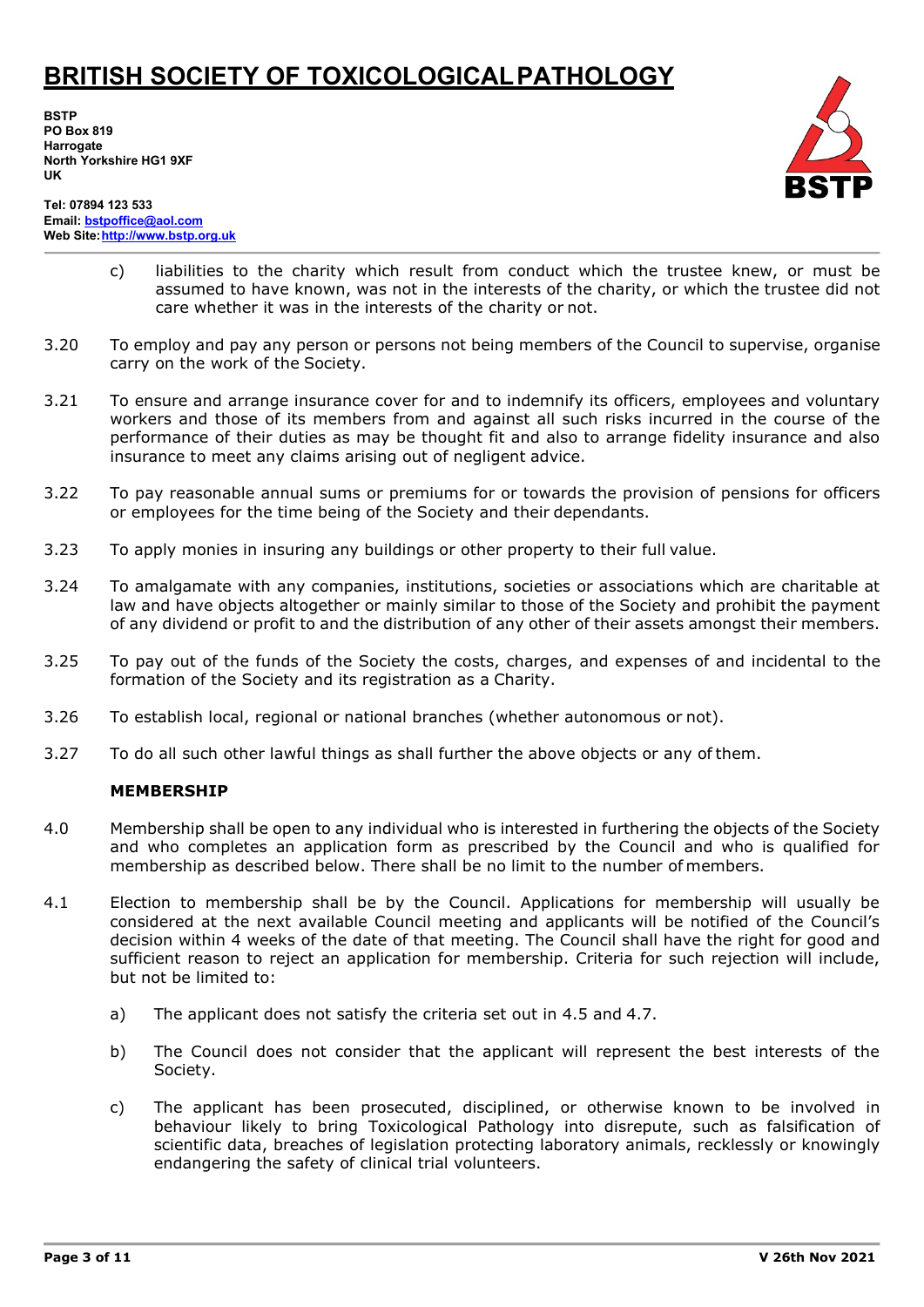**BSTP PO Box 819 Harrogate North Yorkshire HG1 9XF UK**



**Tel: 07894 123 533 Email[: bstpoffice@aol.com](mailto:bstpoffice@aol.com) Web Site[:http://www.bstp.org.uk](http://www.bstp.org.uk/)**

- 4.2 Members who wish to leave the Society should notify their intention in writing. Their membership will cease immediately on receipt of such notice.
	- a) Written notice of the member's intention to leave has been received.
	- b) The member fails to pay any agreed subscription within 6 weeks of the due date subject to reinstatement at the discretion of Council at the next available Council meeting on payment of all arrears in full.
	- c) The member becomes insolvent, or a receiver or liquidator is appointed.
	- d) The Council does not consider that the member represents the best interests of the Society, subject to the procedures described in 4.6.
	- e) The member has been prosecuted, disciplined, or otherwise known to be involved in behaviour likely to bring Toxicological Pathology into disrepute, such as falsification of scientific data, breaches of legislation protecting laboratory animals, recklessly or knowingly endangering the safety of clinical trial volunteers, subject to the procedures described in 4.6.
- 4.4 Members of the Society may be required to pay an annual subscription of such amount and on such date as may be determined from time to time by the Society in General Meeting and failure to pay the fee within 6 weeks of the due date set by Council may lead to forfeiture of Membership and require formal re-application to join the Society (subject to reinstatement at the discretion of Council at the next available Council meeting on payment of all arrears in full).
- 4.5 No paid employee whether in full or part time employment of the Society shall be eligible for membership of the Society or of the Council.
- 4.6 A meeting of the full Council may consider it to be in the interest of the Society that the membership of an individual be withdrawn for good and sufficient reason. If after full consideration of the pertinent facts a 75% majority of the Council vote in favour of his/her expulsion, the membership will be terminated. PROVIDED that all representations by the member concerned shall be considered by the Council before such action is taken, including the right of the member to present his/her case in person before the entire Council.
- 4.7 Membership shall be in one of the following categories (4.8 4.11):

#### 4.8 **Foundation Membership:**

Individuals who contributed to the foundation of the Society at the meeting held at the Royal College of Veterinary Surgeons on Wednesday, 22 August 1984. They will have all the privileges of Ordinary Members as described in 4.9.

#### 4.9 **Ordinary Membership:**

Individuals applying for Ordinary Membership should normally be actively engaged in toxicological or experimental pathology and their experience and training must be acceptable to Council. Also, individuals who are recognised by Council to have an active interest in or are actively supporting toxicological and experimental pathology, and whose experience and training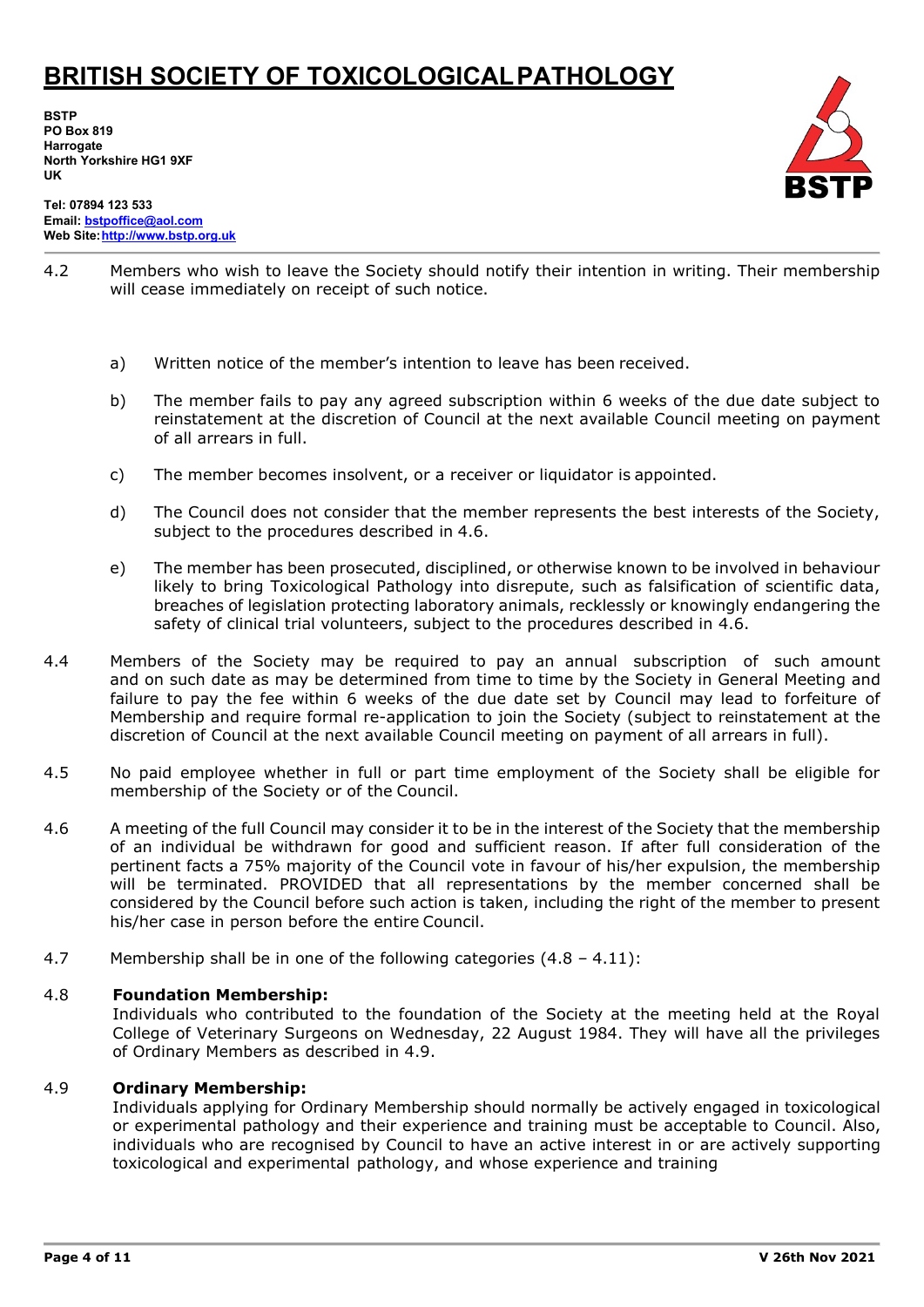**BSTP PO Box 819 Harrogate North Yorkshire HG1 9XF UK**



**Tel: 07894 123 533 Email[: bstpoffice@aol.com](mailto:bstpoffice@aol.com) Web Site[:http://www.bstp.org.uk](http://www.bstp.org.uk/)**

> are acceptable to Council, may apply for Ordinary Membership of the Society. Application when submitted should include a curriculum vitae and any other relevant supporting material together with supporting letters from two Members of the Society. Ordinary Members shall have all the privileges of Membership, including the right to vote and hold office, and they shall pay an annual fee.

#### 4.10 **Honorary Membership:**

#### 4.11 **Emeritus Membership**

Any member of the BSTP of good standing who has fully retired from the field of toxicology or toxicologic pathology and is not engaged for profit in toxicology or toxicologic pathology, either in a part-time or full-time professional capacity, may be designated an Emeritus Member by the BSTP Council on receipt of a written request. Emeritus members are not required to pay an annual Society subscription. They will have all the privileges of Ordinary Members as described in 4.9.

#### 4.12 **Interpretation:**

Where in this Constitution the term Member is used without other qualification it means Foundation, Ordinary, Honorary or Emeritus Members.

#### **GENERAL MEETINGS**

- 5.0 The Society shall in each year hold an Annual General Meeting at such time and place as the Council shall determine. Not more than 15 months shall elapse between the date of one General Meeting and the next.
- 5.1 The Society will have one general meeting a year to conduct the general business of the Society including:
	- a) Consideration of the report of the Council on the previous year's work and the audited or examined financial statements.
	- b) Consideration of any resolution proposed by the Council; or on the requisition of not less than 3 members of the Society having the right to vote at an Annual General Meeting, provided that the requisition is received by the secretary not less than 30 days before the meeting.
- 5.2 Every two years the business of the Annual General meeting shall additionally include:
	- a) The election of members of Council for the coming two years subject to Clauses 13.0 13.10.
	- b) The election of a President, Junior Vice-President, Secretary and Treasurer for the coming two years subject to Clauses 13.0 – 13.10.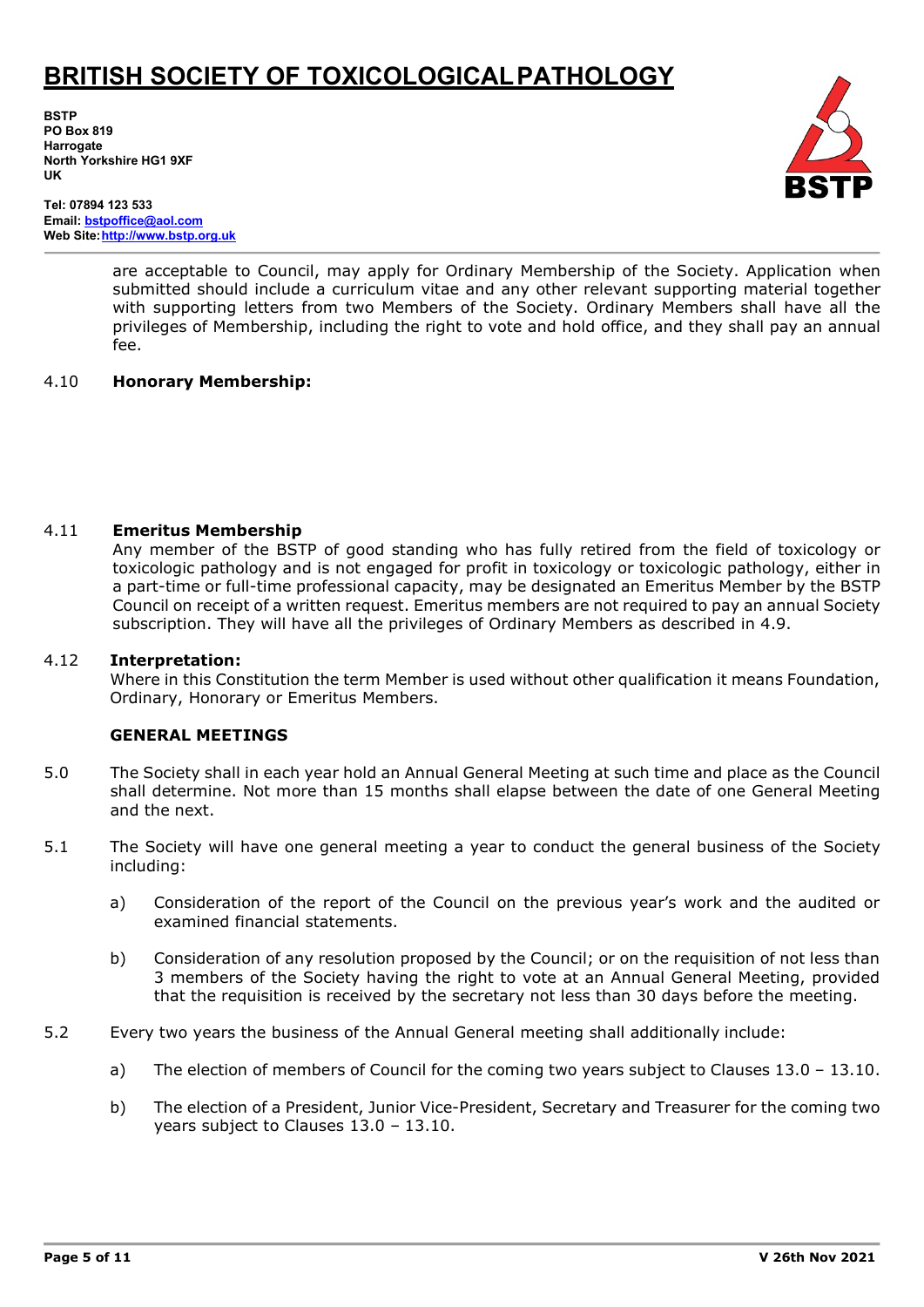**BSTP PO Box 819 Harrogate North Yorkshire HG1 9XF UK**



- **Tel: 07894 123 533 Email[: bstpoffice@aol.com](mailto:bstpoffice@aol.com) Web Site[:http://www.bstp.org.uk](http://www.bstp.org.uk/)**
	- c) Appointment of an auditor or independent examiner.
- 5.3 An Extraordinary General Meeting shall be convened with at least 30 days notice by the Council or by 10% of Ordinary Members giving written notice to the Honorary Secretary with reasons for convening the meeting.
- 6.0 Notice of all meetings will be delivered to all members at least 30 days before the date of the meeting PROVIDED that accidental failure to notify any member shall not invalidate the meeting and PROVIDED that a general meeting called with shorter notice shall be deemed to be valid if so agreed and 95% of all members entitled to attend vote thereat. The notice shall include the date place and time of the meeting and details of any resolutions to be passed.

#### **TRANSACTION OF BUSINESS AT A GENERAL MEETING**

- 7.0 No business may be transacted at a general meeting unless a quorum is present. A quorum at a general meeting shall consist of ten Members.
- 7.1 If within 30 minutes of the appointed time of the meeting a quorum is not present or during a meeting a quorum ceases to be present the meeting shall stand adjourned to such other time and place as the Council shall determine.
- 7.2 The President of the Society shall preside as Chair of every general meeting and if within 15 minutes of the time appointed for the meeting the Chair is not present the members present who are entitled to vote shall appoint a Council member, or, if none is present any member of the Society entitled to vote, to act as Chair for the meeting.

#### **VOTES OF MEMBERS**

- 8.0 At any General Meeting a resolution put to the vote of the meeting shall be decided on a show of hands unless before or upon the declaration of the result of the show of hands a poll by secret ballot be demanded by the Chair and by at least 5 members present in person or by proxy. A poll so demanded shall be taken at such time and place and in such manner as the Chair shall direct and the result of the poll shall be deemed to be the resolution of the meeting at which the poll was demanded. A demand for a poll may be withdrawn.
- 8.1 Votes may be given on a show of hands or on a poll, either personally or by proxy, provided that on a show of hands every person entitled to vote whether as a member or as proxy shall have one vote only, however many proxies he/she holds.
- 8.2 In the case of an equality of votes whether on a show of hands or on a poll, the Chair of a meeting shall be entitled to a casting vote in addition to any other vote he/she may have.
- 8.3 A proxy shall be appointed in writing by instrument in such form as the Council require, signed by the appointer and delivered to the office specified in the notice convening the meeting not less than 48 hours before the time for holding the meeting. The instrument appointing a proxy shall be deemed to confer authority to demand or join in demanding a poll.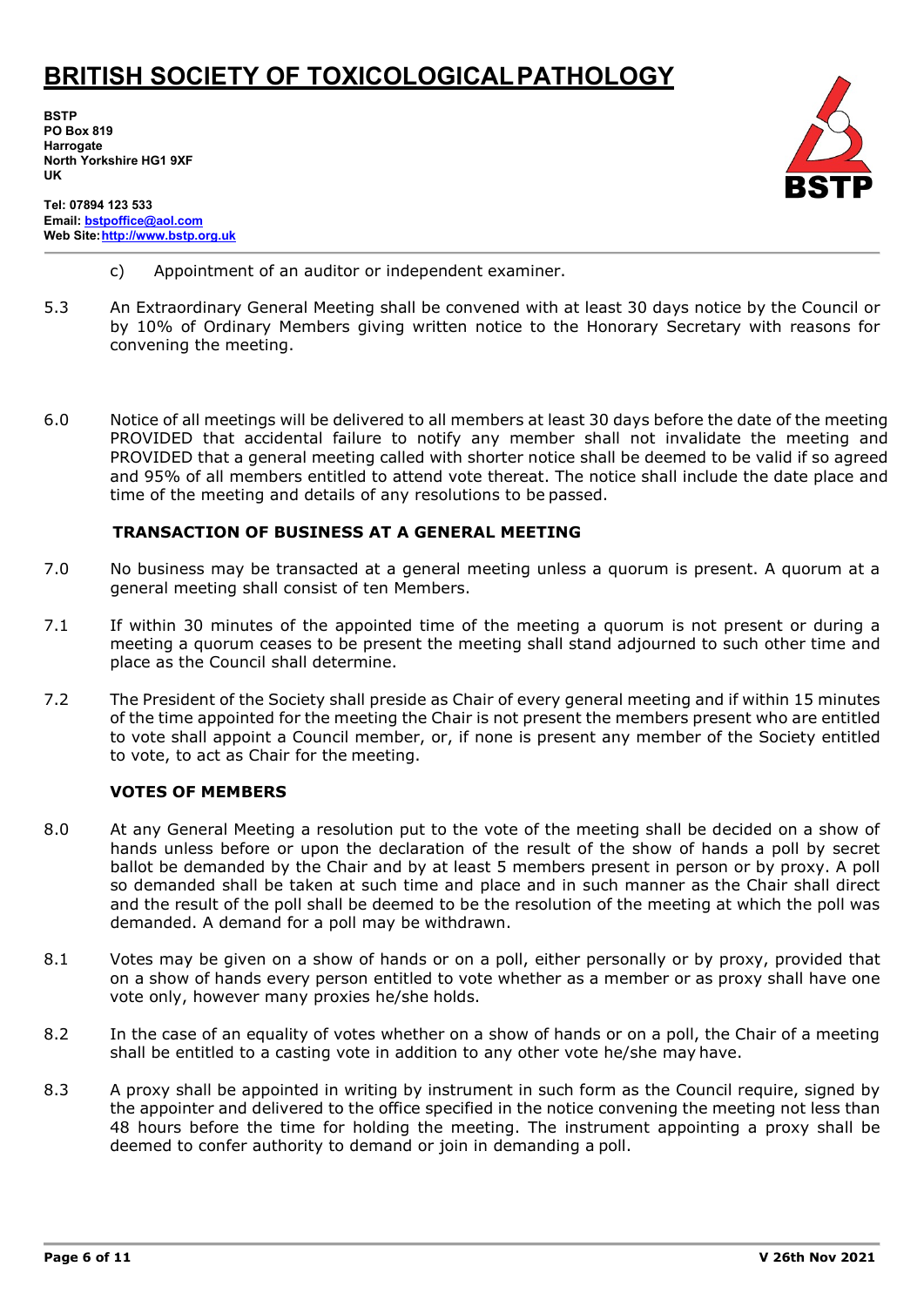**BSTP PO Box 819 Harrogate North Yorkshire HG1 9XF UK**



**Tel: 07894 123 533 Email[: bstpoffice@aol.com](mailto:bstpoffice@aol.com) Web Site[:http://www.bstp.org.uk](http://www.bstp.org.uk/)**

8.4 A resolution in writing signed by ALL members for the time being entitled to receive notice of and to attend and vote at General Meetings shall be as valid and as effective as if the same had been passed at a General Meeting duly convened and held.

### **POWERS AND DUTIES OF THE COUNCIL**

- 9.0 The affairs and property of the Society shall be controlled and managed by a management committee (The Council) which may exercise all such powers of the Society as are not required by this Constitution to be exercised by the Society in General meeting. In particular the Council shall:
- 9.1 Control the admission to and termination of membership of the Society in accordance with the relevant provisions of this Constitution.
- 9.2 Make and vary regulations for the conduct of the affairs of the Society including the conduct and recording of meetings.
- 9.3 Submit to the Annual General Meeting a report together with the audited or examined accounts of the Society for the immediately preceding financial year.
- 9.4 Make and vary regulations for the establishment of local branches, subcommittees, advisory bodies, or expert groups as may be necessary or appropriate.

#### **APPOINTMENT AND RETIREMENT OF COUNCIL MEMBERS**

- 10.0 The Council shall consist of not less than 5 and not more than 9 members of the Society. Subject to all relevant clauses of this Constitution all members of the Society and any other person who is eligible and willing to become a member shall be eligible for election to the Council.
- 10.1 Council members act as the trustees of the charity.
- 10.2 At every other Annual General Meeting the members of the Council shall retire but will retain office until the end of the meeting. A retiring member shall be eligible for re-election.
- 10.3 Members will be elected to serve on Council for a period of two years with the exception of the Chair of the Education Subcommittee which will be for a period of four years.
- 10.4 Members may forward candidates for consideration for the office by three of them giving written notice to the Council two months in advance of the appropriate General Meeting.
- 10.5 The Society may at any Annual General Meeting fill any vacancies on Council.
- 10.6 The Council may from time to time appoint a member, or person willing to become a member, of the Society as a member of Council to fill a casual vacancy or by way of addition to the Council provided that the prescribed maximum is not exceeded. Any member so appointed shall retain his/her office only until the end of the next Annual General Meeting.
- 10.7 The Council may from time to time co-opt up to four members, or persons willing to become members, of the Society as additional members of the Council, provided that the number of coopted members shall not exceed one third of the total membership of the Council. Any member so co-opted shall retain his/her office only until the end of the next Annual General Meeting, but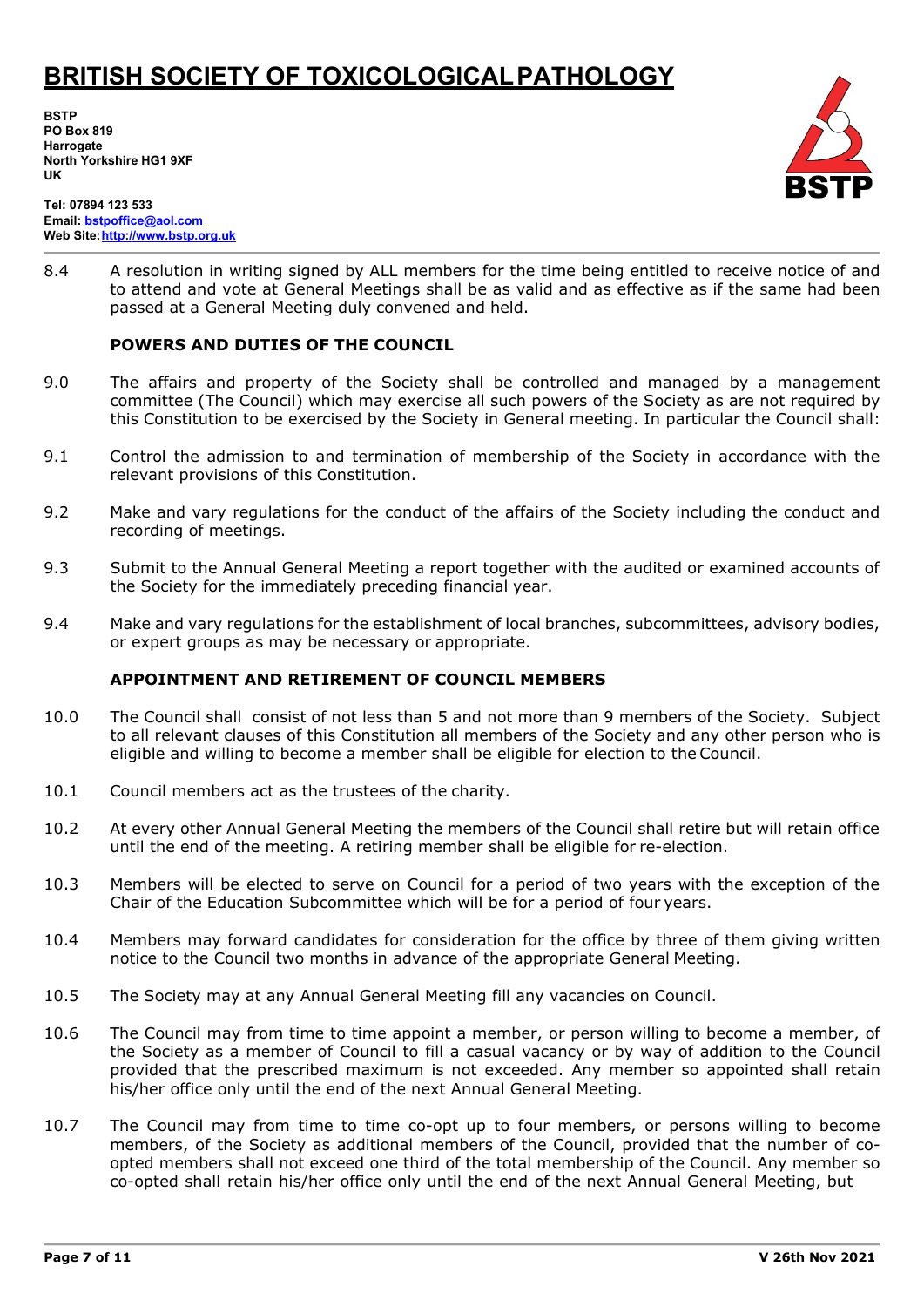**BSTP PO Box 819 Harrogate North Yorkshire HG1 9XF UK**



**Tel: 07894 123 533 Email[: bstpoffice@aol.com](mailto:bstpoffice@aol.com) Web Site[:http://www.bstp.org.uk](http://www.bstp.org.uk/)**

> they may at the discretion of the Council be co-opted for a further period of service. Co-opted members shall, at the discretion of the Council, be able to vote on some or all of the business of the Council.

### **OFFICE BEARERS**

- 11.0 The officers shall be President, Senior Vice President, Junior Vice President, Honorary Secretary, Honorary Treasurer, and Chair of the Education Subcommittee.
- 11.2 The President of the Society is entitled to chair the meetings of the Council and all general meetings of the Society. This post will be held by a Member of the Society for twoyears.
- 11.3 The Junior Vice President is the President Elect and he/she is entitled to assume the office of President at the end of the current President's term of office.
- 11.4 The retiring President is entitled to assume the office of Senior Vice President, who will act as Vice Chair of Council and General Meetings.
- 11.5 In the event of the Junior Vice President being unwilling to assume the role of President, then the President will be appointed by a General Meeting of the Society from the elected members of Council.
- 11.6 In the event of the President being unwilling to assume the role of Senior Vice President, then a Senior Vice President will be appointed by a General Meeting of the Society from the elected members of Council.
- 11.7 The Secretary shall be present at the general meetings of the Society and its Council, superintend their respective minutes, conduct the correspondence of the Society, and supervise the general day to day business of the Society under the direction of the Council. The post of Honorary Secretary will be held by a member for a period of two years; the Secretary may offer himself/herself for reelection. In the event of the secretary being absent at a meeting or unwilling to act then the Chair of the meeting will appoint a Council member to act as Secretary for that meeting.
- 11.8 The Honorary Treasurer will receive all subscriptions and other moneys payable to the Society. He/she will discharge all accounts and pay all sums of money under the direction of the Council. He/she shall deposit all funds belonging to the Society in a Banking Institution or Building Society approved by Council.
- 11.9 The Honorary Treasurer will present the accounts of the Society to Council and a General Meeting annually for the Memberships' approval. He/she will obtain the approval of an auditor or external examiner before presenting them to the Society. In the event of the treasurer being absent at a meeting or unwilling to act then the Chair of the meeting will appoint a Council member to present the accounts to that meeting.
- 11.10 The accounts document will be kept for a minimum of five years or for one year following the dissolution of the Society.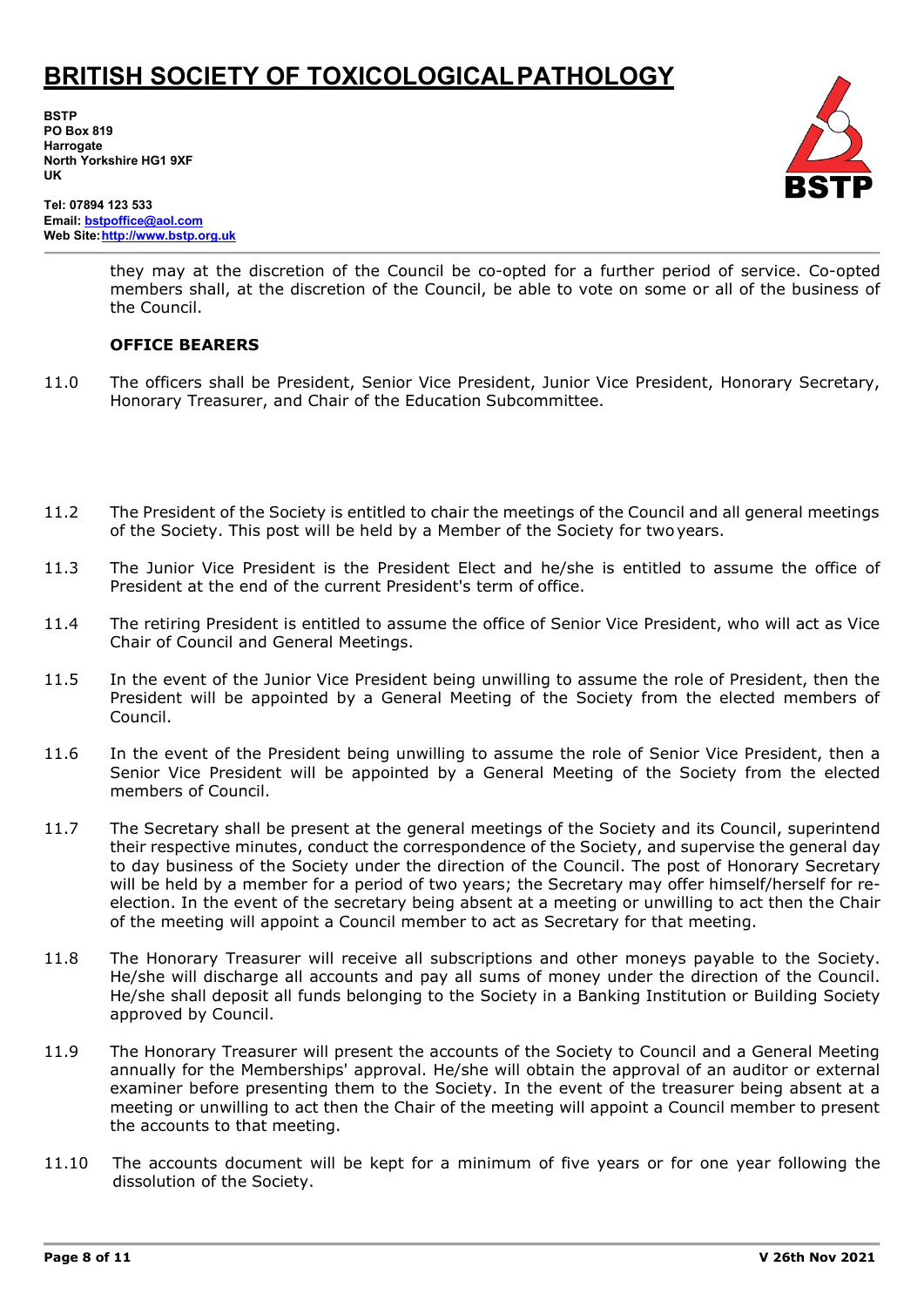**BSTP PO Box 819 Harrogate North Yorkshire HG1 9XF UK**



**Tel: 07894 123 533 Email[: bstpoffice@aol.com](mailto:bstpoffice@aol.com) Web Site[:http://www.bstp.org.uk](http://www.bstp.org.uk/)**

11.11 The post of Honorary Treasurer will be held by a member for a period of two years; the Treasurer may offer himself/herself for re-election.

#### **NO CONFLICT OF INTEREST**

- 12.0 No member of the Council or of any committee appointed by the Council shall supply or be directly interested in the supply of goods or services to the Society except by way of free gift or on a basis which shows no profit or gain directly or indirectly to the member concerned, PROVIDED that this clause shall not apply to:
	- a) the repayment to members of the Council or any committee appointed by them of reasonable out-of-pocket expenses.
	- b) a member of the Council who holds not more than 1% of a Company providing goods or services to the Society.
- 12.01 For the avoidance of doubt, members of Council may not receive honoraria for giving or preparing talks for presentation at meetings of the Society, or for preparing other materials for publication in any format by the Society, except as reasonable out-of-pocket expenses.
- 12.02 All members must disclose the nature and extent of any material interest they have, whether direct or indirect (for example by family link) and shall abstain from voting on any matter in which they have a personal interest.

#### **DISQUALIFICATION OF COUNCILLORS AND OFFICE BEARERS**

- 13.0 The Council shall have the right to disqualify any of its members from continuing in office if any of the following apply  $(13.1 - 13.10)$ :
- 13.1 The individual has given written notice of their intention to leave the Society or the Council or their Office.
- 13.2 The individual fails to pay any agreed subscription within 6 weeks of the due date subject to reinstatement at the discretion of Council at the next available Council meeting on payment of all arrears in full.
- 13.3 The member becomes insolvent, or a receiver or liquidator is appointed.
- 13.4 The Council does not consider that the member represents the best interests of the Society, subject to the procedures described in 4.6.
- 13.5 The member has been prosecuted, disciplined, or otherwise known to be involved in behaviour likely to bring Toxicological Pathology into disrepute, such as falsification of scientific data, breaches of legislation protecting laboratory animals, recklessly or knowingly endangering the safety of clinical trial volunteers, subject to the procedures described in 4.6.
- 13.6 They become incapable for medical reasons of fulfilling the duties of their office and such incapacity is expected to continue for a period of more than 6 months.
- 13.7 They become an employee of the Society.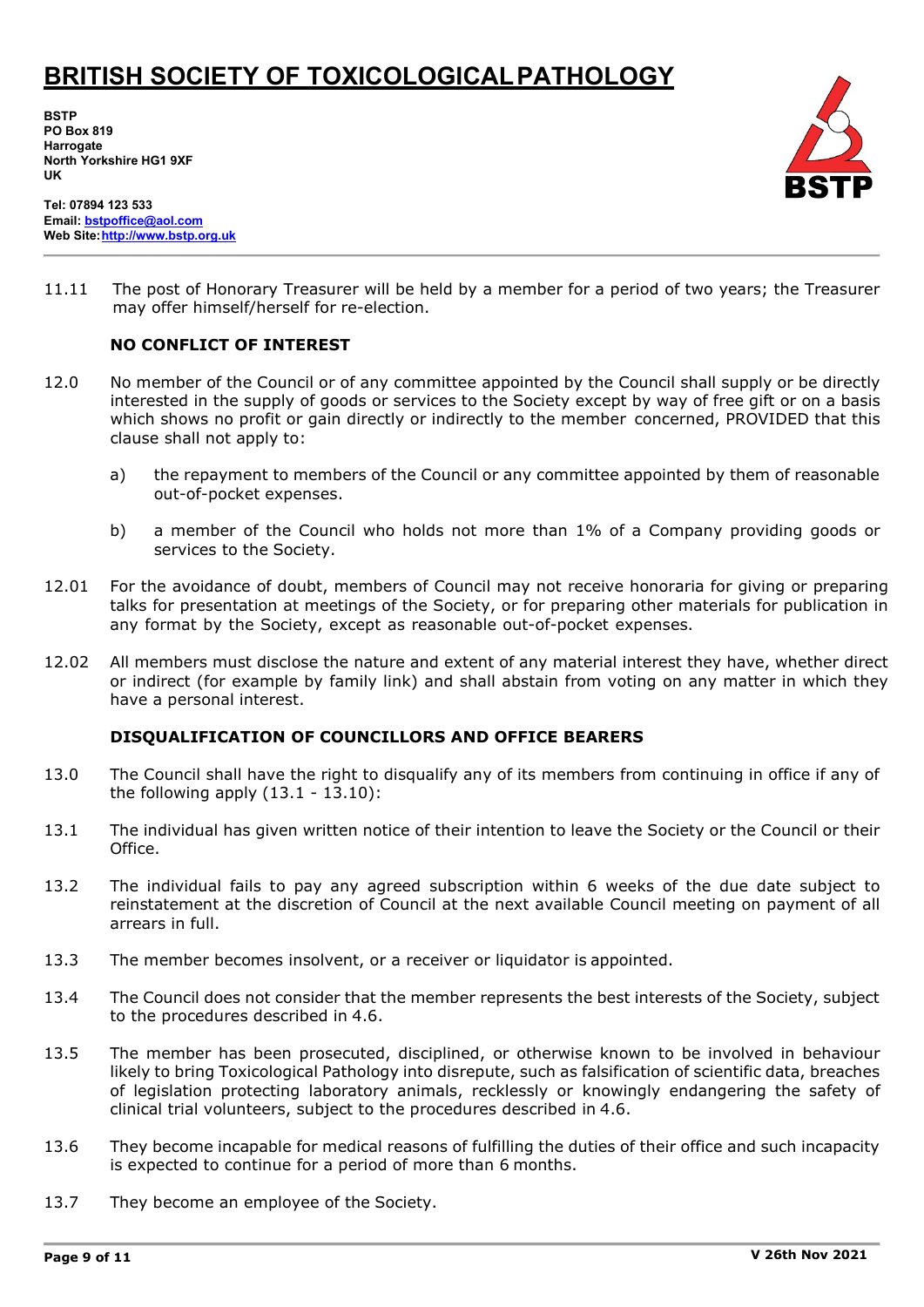**BSTP PO Box 819 Harrogate North Yorkshire HG1 9XF UK**



**Tel: 07894 123 533 Email[: bstpoffice@aol.com](mailto:bstpoffice@aol.com) Web Site[:http://www.bstp.org.uk](http://www.bstp.org.uk/)**

- 13.8 They become absent (without permission or knowledge of other Council members) for more than 3 consecutive meetings of the Council and the Council members resolve to remove them from office.
- 13.9 They become disqualified in law from acting as a trustee as per Clause 14.7.
- 13.10 If the individual being considered for disqualification is chairing the meeting (see 14.2), the Council have the right to resolve to appoint a temporary Chair while the issue is discussed.

#### **PROCEEDINGS OF THE COUNCIL**

- 14.0 The Council may regulate its meetings as it thinks fit but shall hold at least four meetings a year and no more than five months shall elapse between one Council meeting and the next.
- 14.1 A meeting of the Council at which a quorum is present shall be competent to exercise all the powers vested in the Council generally, unless otherwise stated in other clauses of this Constitution. A quorum shall be one third of the Council subject to a minimum of three.
- 14.2 The President of the Society, or in his/her absence the Senior Vice-President (if any) shall be entitled to preside at all meetings of the Council, but, if at any meeting neither the President nor the Senior Vice-President is present within 15 minutes of the appointed time, or if present is unwilling to preside, the members of the Council may choose one of their number to be the Chair of the meeting.
- 14.3 The proceedings of the Council shall not be invalidated by any failure to elect or any defect in the election, appointment, co-option, qualification or continuance in office of any member.
- 14.4 The Council may at any time delegate any of its powers to subcommittees whether standing or ad hoc and may make the necessary appointments and regulations for their proceedings. Subject to any such regulation any committee so appointed shall conform generally to the regulations herein of the proceedings of the Council. Any such committee shall report all acts and proceedings to the Council as soon as possible and shall incur expenditure only as approved by the Council.
- 14.5 The following powers may not be delegated to subcommittees:
	- a) The introduction of any new policy or change in policy that could have a significant impact on the Society.
	- b) Incurring expenditure without the approval of Council.
	- c) Making appointments to the subcommittee without the approval of Council.
- 14.6 A resolution in writing signed by ALL members for the time being of the Council shall be as valid and as effective as if the same had been passed at a Council Meeting duly convened and held.
- 14.7 Any member of the Council who is disqualified by law from acting as a trustee shall automatically cease to be a member of the Council.
- 14.8 The Council shall keep written minutes of its meetings.